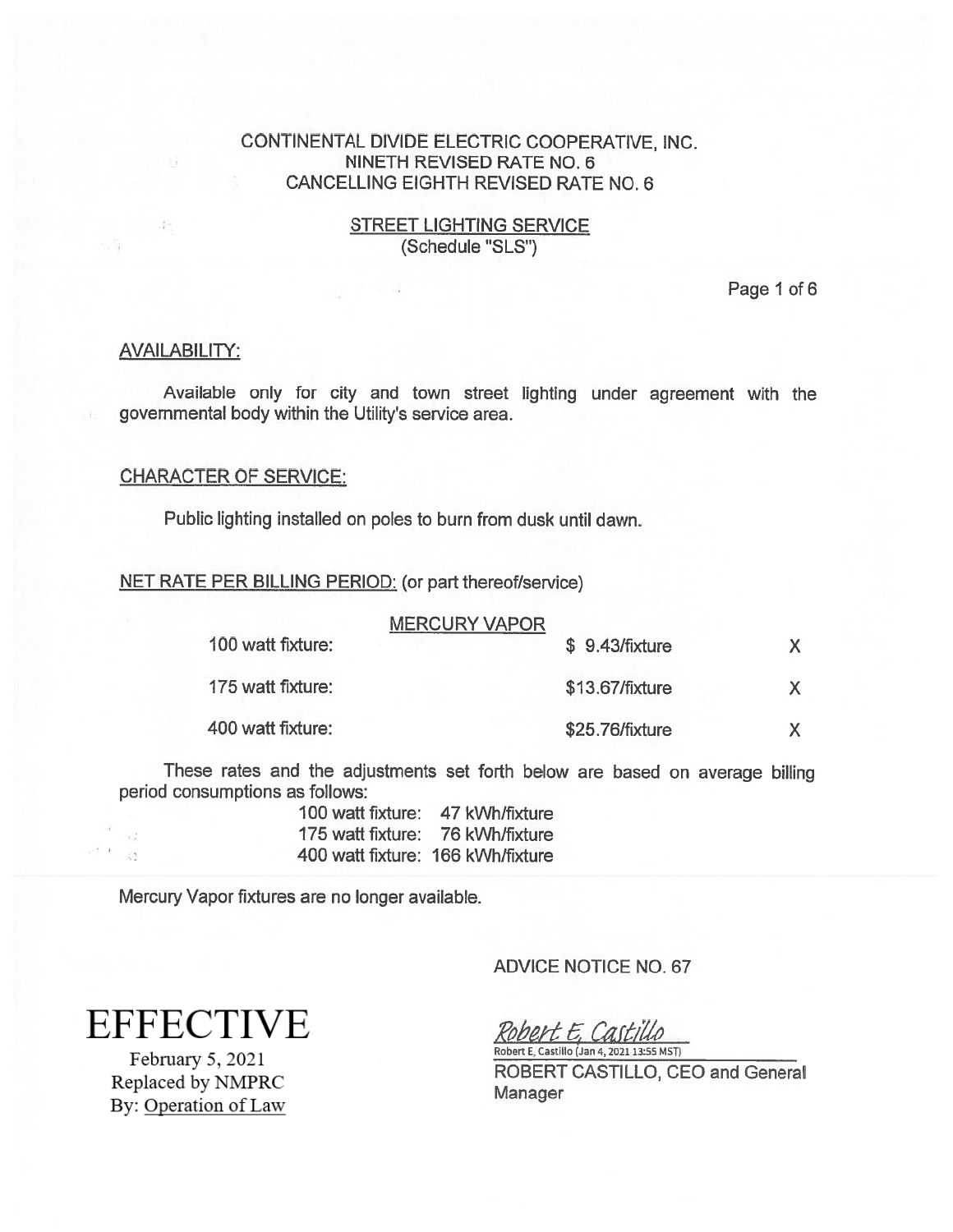## **STREET LIGHTING SERVICE** (Schedule "SLS")

Page 2 of 6

# NET RATE PER BILLING PERIOD: (or part thereof/service) (continued)

## HIGH PRESSURE SODIUM

| 250 watt fixture: | \$17.61/fixture |  |
|-------------------|-----------------|--|
| 400 watt fixture: | \$24.43/fixture |  |

These rates and the adjustments set forth below are based on average billing period consumptions as follows:

> 250 waft fixture: 110 kWhlfixture 400 watt fixture: 176 kWh/fixture

High Pressure Sodium no longer available.

|                      | .ED                         |         |    |
|----------------------|-----------------------------|---------|----|
| 50-70 watt fixture   |                             | \$10.72 | X. |
| 71-90 watt fixture   |                             | \$11.57 | X  |
| 91-110 watt fixture  |                             | \$12.40 | X  |
| 111-130 watt fixture |                             | \$13.25 |    |
| 131-150 watt fixture |                             | \$14.10 |    |
| 151-170 watt fixture |                             | \$14.93 |    |
| 171-190 watt fixture | - 2                         | \$15.78 |    |
| 191-210 watt fixture |                             | \$16.62 |    |
| 211-230 watt fixture | $\mathcal{X}^{\mathcal{P}}$ | \$17.45 |    |
| 231-250 watt fixture |                             | \$18.30 |    |
|                      |                             |         |    |

# ADVICE NOTICE NO. 67

**EFFECTIVE** 

February 5, 2021 Replaced by NMPRC By: Operation of Law

Robert E. Castillo Robert E, Castillo (Jan 4, 2021 13:55 MST)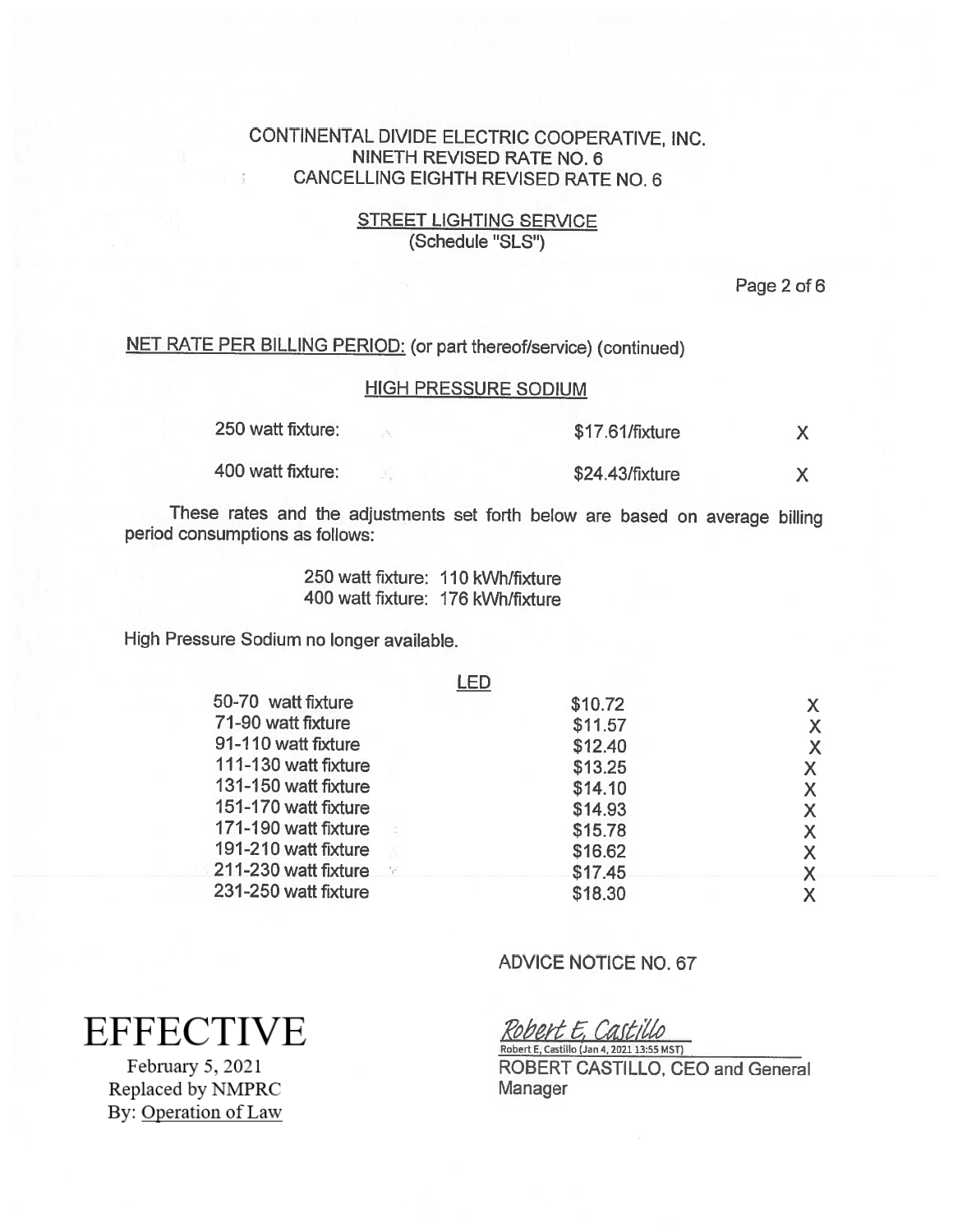# **STREET LIGHTING SERVICE** (Schedule "SLS")

Page 3 of 6

| 251-270 watt fixture | \$19.14 |  |
|----------------------|---------|--|
| 271-290 watt fixture | \$19.99 |  |
| 291-310 watt fixture | \$20.83 |  |

#### NET RATE PER BILLING PERIOD: (or part thereof/service) (continued)

These rates and the adjustments set forth are based on average billing period:

#### LIMITED INVESTMENT:

The maximum investment by the Utility per light installation shall be as provided by the Utility's Line Extension Policy.

#### **MINIMUM MONTHLY CHARGES:**

Shall be the net rate per billing period in the above rate schedule, or as established by contract in accordance with Extension Policy or as established by special contract between the consumer and the Utility.

# FUEL & PURCHASED POWER COST ADJUSTMENT:

The Utility shall, if the purchased power expense is increased or decreased above or below the base purchased power cost of \$.082591kWh sold, flow through to the users such increases or decreases, in accordance with N.M.P.R.C. Rule No. 550.

ADVICE NOTICE NO.67

**EFFECTIVE** 

February 5, 2021 Replaced by NMPRC By: Operation of Law

obert E. Castillo Robert E, Castitlo (Jan 4,2021 13:55 MSI)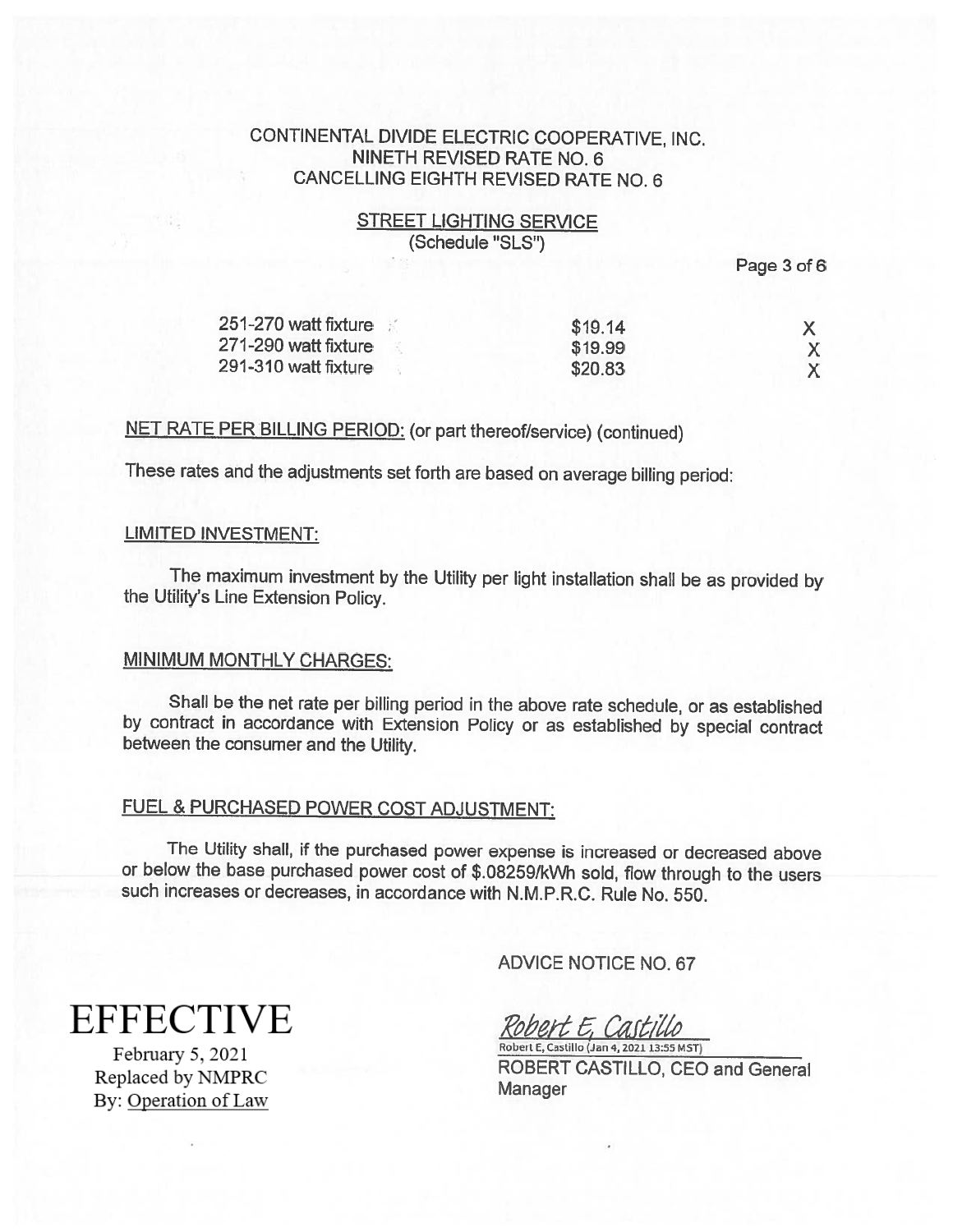## STREET LIGHTING SERVICE (Schedule "SLS")

Page 4 of 6

#### DEBT COST ADJUSTMENT:

Billing under this schedule may be increased or decreased by an amount in the cost of debt capital incurred pursuant to securities, the issuance of which has been approved by the New Mexico Pubiic Regulation Commission, of the debt cost utilized to establish these rates. This is in accordance with New Mexico Public Regulation . Commission Code of Rules and Regulations No. 540.

#### TAX ADJUSTMENT:

Billing under this schedule may be increased by an amount equa<sup>l</sup> to the sum of the taxes payable under the Gross Receipts and Compensating Tax Act and of all other taxes, fees, or charges (exclusive of Ad Valorem, State and Federal Income Taxes) payable by the Utility and levied or assessed by any governmental authority on the public utility service rendered, or on the right or privilege of rendering the service, or on any object or event incidental to the renditi

#### LATE PAYMENT CHARGE:

<sup>A</sup> late payment charge of one and one-half percent (1 1/2%) per billing period or fraction thereof will be charged on all utility service bills and invoices which are delinquent per the provisions of the tariff.

**EFFECTIVE** 

February 5, 2021 Replaced by NMPRC By: Operation of Law ADVICE NOTICE NO. 67

bert E. Castillo Robert E, Castillo (Jan 4, 2021 13:55 MST)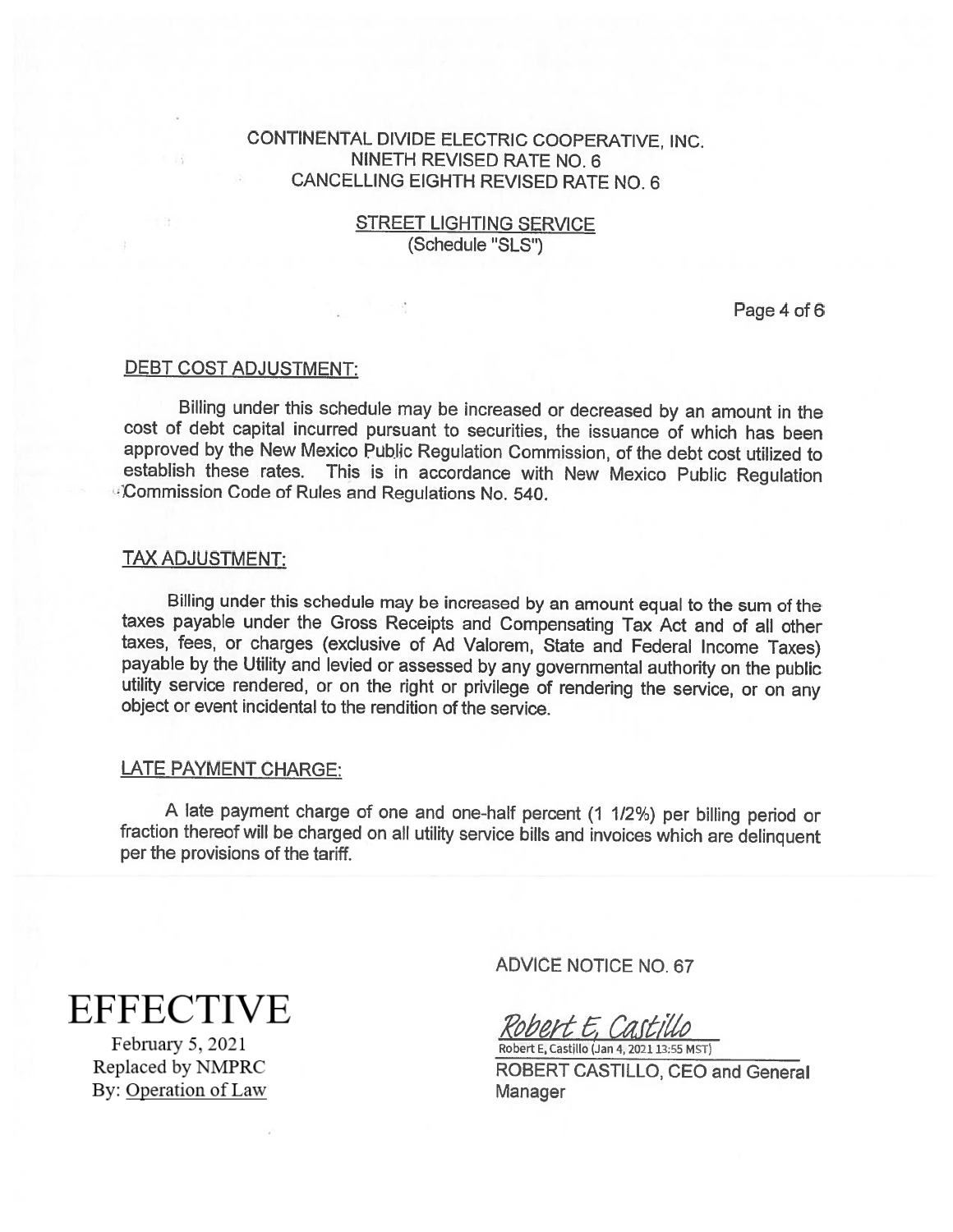## STREET LIGHTING SERVICE (Schedule "SLS")

Page 5 of 6

## TERMS OF PAYMENT:

All bills are net and payable within <sup>20</sup> days from the date of bill.

#### BILLING PERIOD:

The billing period shall be approximately 1/12 of <sup>a</sup> year but not necessarily <sup>a</sup> calendar month.

## CONDITIONS OF SERVICE:

- (1) Installation, operation, maintenance and ownership of all lamps, poles and fixtures shall be according to contracts between the Consumer and the Utility, or as such contracts shall be modified, from time to time, by the Consumer and the Utility, or according to the Utility's Line Extension Policy.
- (2) The Utility shall be obligated to furnish lighting from dusk to dawn and to maintain the street lighting system with normal lamp replacements, operation and maintenance.
- (3) The Utility will, as soon as practicable during normal working hours perform such maintenance as is necessary to restore proper service when it has knowledge of failure of any lamp to burn properly.

ADVICE NOTICE NO. 67

**EFFECTIVE** 

February 5, 2021 Replaced by NMPRC By: Operation of Law Robert E. Castillo Robert E, Castillo (Jan 4, 2Q21 13:55 MST)